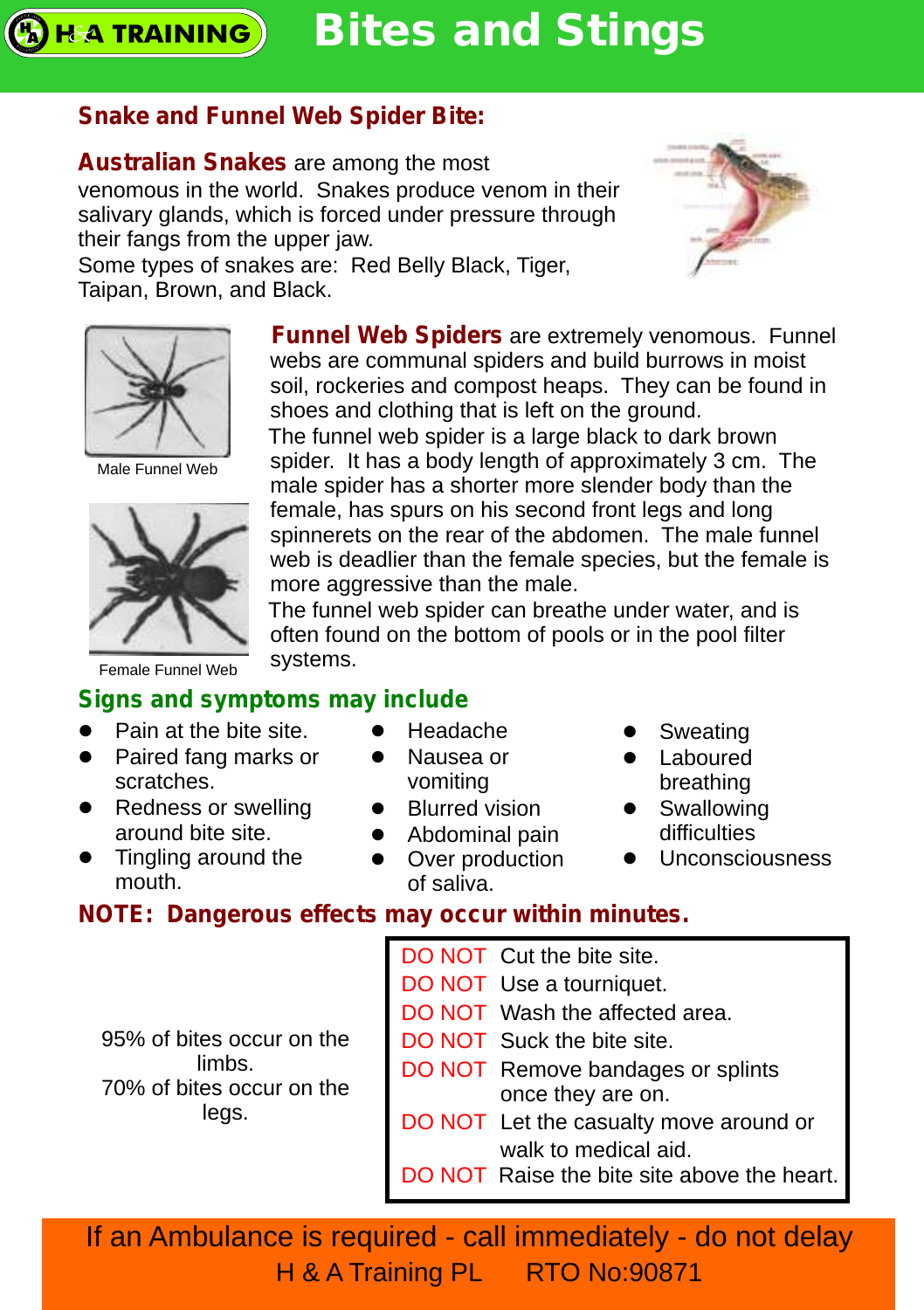#### **Treatment:**

#### Follow the Basic First Aid Plan to assess the casualty

- $\checkmark$  Apply firm pressure immediately over the site.
- $\checkmark$  Lay the casualty down.
- $\checkmark$  Reassure the casualty.
- $\checkmark$  Keep the casualty and bitten limb completely rested. Do not move them.
- $\checkmark$  Place a non stick dressing over the bite site.
- $\checkmark$  Apply a pressure immobilisation bandage to the entire bitten limb. A number of crepe bandages is preferred. If not available, tear material strips 100mm to 150mm wide.
- $\checkmark$  Splint the bitten entire limb to stop movement.
- $\checkmark$  Bring medical aid to the casualty to prevent movement.
- $\checkmark$  Transport the casualty via Ambulance when ever possible.
- $\checkmark$  Monitor and record the vital signs until medical help arrives.
- $\checkmark$  If casualty becomes unconscious, place them on their side with the affected area lower than the heart.

# **How to apply a Pressure Immobilisation Bandage:**

- $\checkmark$  Apply a pressure bandage over the bite site as soon as possible as firm as you would a sprained ankle.
- $\checkmark$  Apply further pressure bandage from the fingers or toes of the bitten limb and bandage to the top of the limb.
- $\checkmark$  Splint the bandaged limb.
- $\checkmark$  Keep the affected area lower than the heart at all times.
- $\checkmark$  Once applied do not remove the splint or bandages.



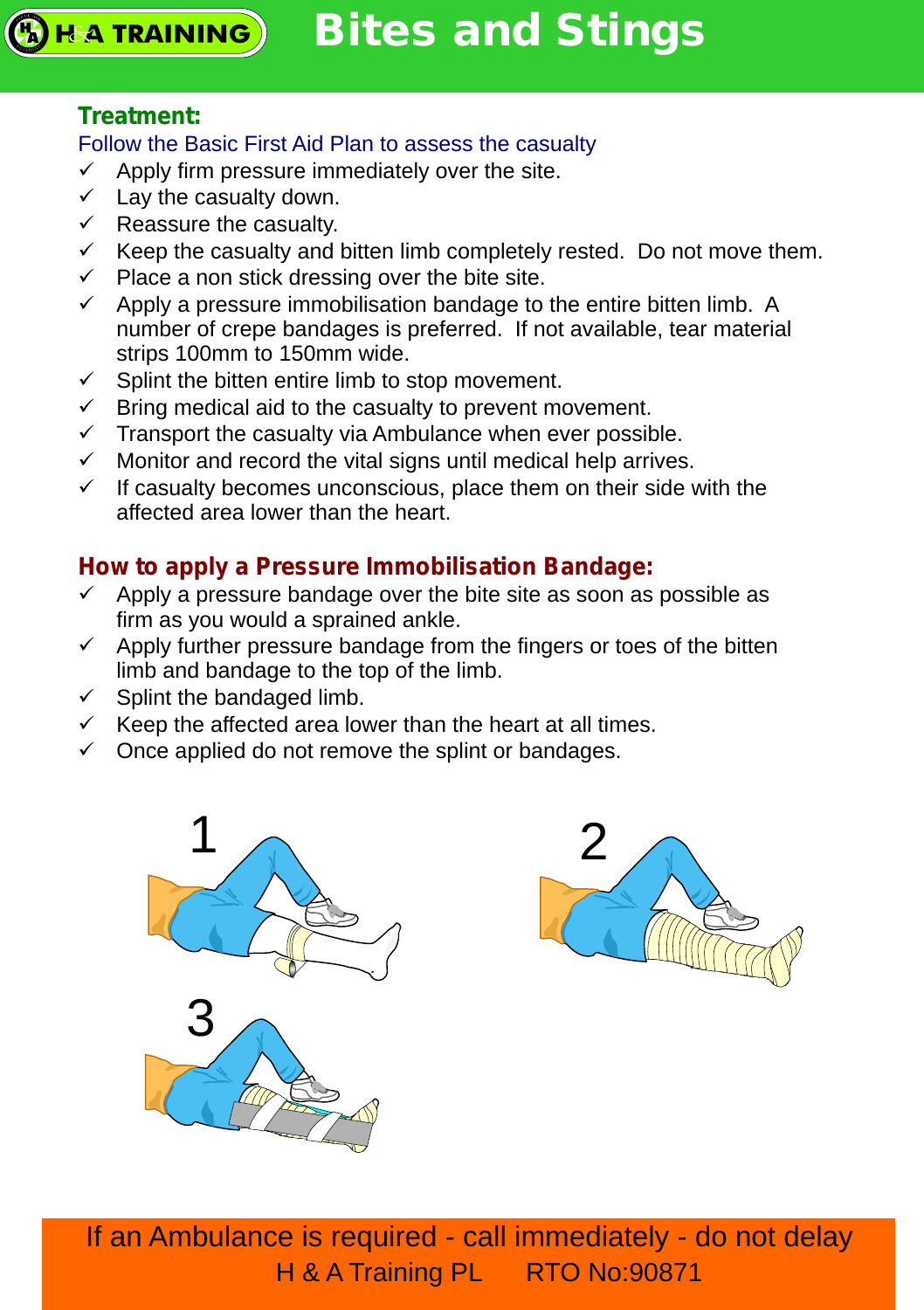#### **Bites and Stings H&A TRAINING**

# **Red Back Spider, White Tail Spider, and Other Spiders:**

**Red Back Spider** has a body length of one cm. It has a red, orange or pale stripe down its back. The bite is painful, and can be life threatening for a child, but seldom serious for an adult.

**White Tail Spider** has been implicated in the destruction of local tissue areas. Local effects may be severe. The area around the bite site is painful and can break out into little blisters. The white tail spider has a long grey body, may have white bands on its back and the tip of its tail is white.

If you are not sure what type of spider you have been bitten by, then treat the bite as if it is a funnel web spider bite, and try to bring the spider to the hospital with you if it safe to do so.

## **Signs and Symptoms may include:**

- $\bullet$  Local pain, which can  $\bullet$ increase and spread.
- Swollen, hot red bite site.
- Sweating • Swollen glands under the armpits or in the groin.
- Muscle tightness.
- Abdominal pain
- Nausea and dizziness.
- Breathing difficulties
- **NOTE: With a Red Back Spider bite local Pain occurs immediately after being bitten by the spider, but the venom reacts slowly, so a serious side effect is unlikely to occur for 2 – 3 hours.**

## **Treatment:**

Follow the Basic First Aid Plan to assess the casualty

- $\checkmark$  Wash the immediate area
- $\checkmark$  Apply cold pack
- $\checkmark$  Watch for allergic reaction
- $\checkmark$  Seek medical advice







**NOTE:** The pressure immobilisation bandage is not recommended for: **Red Back Spider** bite as the venom acts slowly and attempts to slow down the flow can increase pain at the bite site.

**White Tail** as it forces the venom further into the tissue.

If the spider cannot be positively identified correctly, treat as a funnel web spider and apply a pressure immobilisation bandage: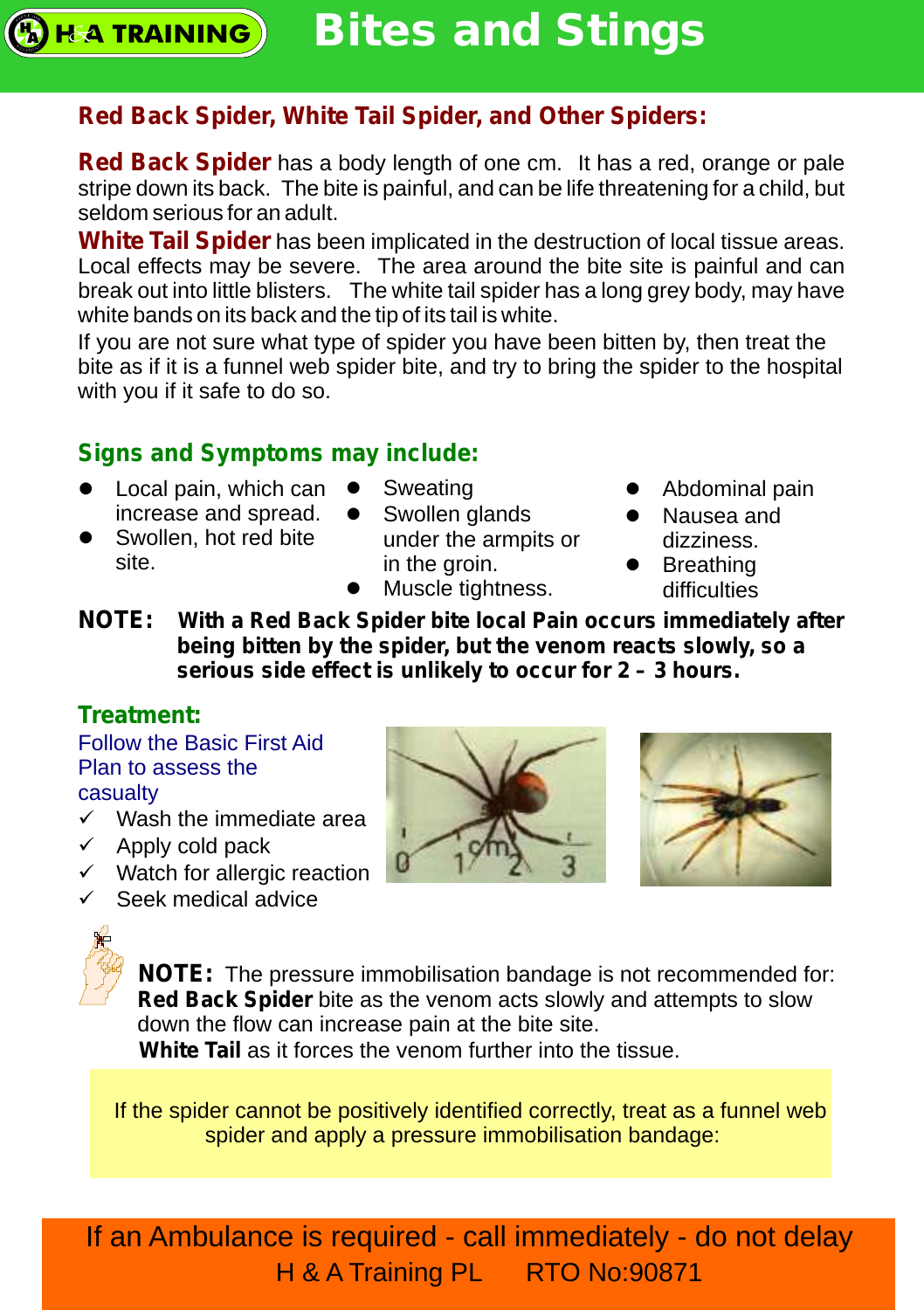# **Bee Stings, Wasps and Ants:**

# **Signs and symptoms may include:**

- Immediate, intense pain
- Redness
- Swelling

# **Reactions may include**

- Itchy bite site
- Facial swelling
- Wheezing and / or breathing difficulties
- Unconsciousness
- NOTE: A life threatening allergic reaction may occur within minutes. If the casualty swallows a bee and is stung, or is stung around the neck, seek urgent medical attention.

# **Treatment:**

# Follow the Basic First Aid Plan to assess the casualty

The bee sting should always be scraped sideways to prevent further venom injections.

- $\checkmark$  Wash the affected area and apply cold packs over the bite site.
- $\checkmark$  Watch for signs of allergic reactions to the bite.
- $\checkmark$  If the casualty is stung around the neck or casualty is sensitive to any type of insect stings, the airway may swell, so apply ice packs around the neck to reduce any swelling that may occur.
- **NOTE:** Any casualty with a known allergy to stings must take the required medication immediately. This should be carried by the casualty for self-administration. (See chapter on Anaphylaxis and the use of the Epi-pen).



If the casualty has a history of allergic reactions or shows any signs of an allergic reaction, place a Pressure Immobilisation Bandage on the affected area immediately.

# **Tick:**

Ticks can be found anywhere on the body especially in hairy areas, folds of skin, on the head, or between the fingers and the toes. The Australian paralysis tick causes envenomation in humans. Ticks are capable of spreading diseases such as Lyme disease or Tick Typhus.

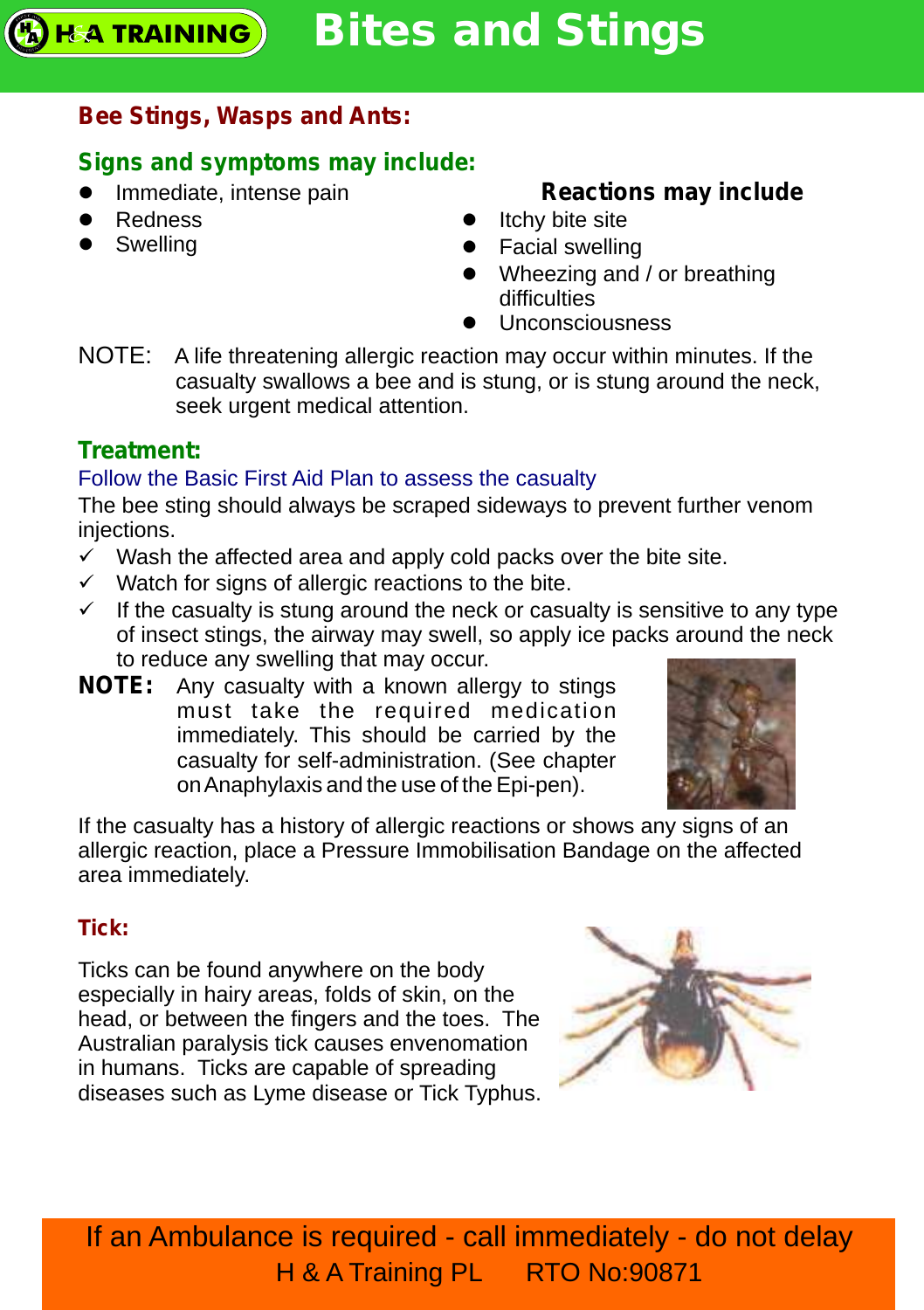# **Bites and Stings**

# **Signs and Symptoms may include:**

- Local irritation most common
- Lethargy

**HA TRAINING** 

• Muscle weakness

- Double vision
- Difficulty in swallowing and breathing.

**NOTE:** Signs and symptoms can develop over several days. Although allergic symptoms can occur within hours, this rarely occurs.

# **Treatment:**

- lUse fine tipped forceps. Place the pointed end of the tweezers down onto the skin on either side of the front part of tick and gently and slowly lever the tick out.
- $\boldsymbol{\times}$  Do not squeeze the tick or pull the head apart from the body while removing it, as it will squeeze more venom into the body.
- X Do not cut the tick
- Clean the area with antiseptic.
- Casualty should see their doctor to check that further treatment is not required.
- If the casualty is having an allergic reaction, Do Not remove or touch the tick and seek medical aid.

# **Allergic Reaction Signs and symptoms may include:**

- Rash
- Fever
- Fever<br>● Headache
- Aching joints
- **•** Breathing Difficulties
- Itchiness

# **Blue-Ringed Octopus and Cone Shell**

The Blue-Ringed Octopus venom is injected into the body by a bite from a beak like mouth. The Cone Shell is found in tropical waters. If handled or stepped on with bare feet, it can inject venom. The poison paralyses the respiratory system, causing the casualty to suffer breathing difficulties. Constant monitoring and immediate medical aid is advised.

# **Signs and Symptoms may include:**

- Blue-ringed Octopus A spot of blood visible but the bite is painless.
- Cone Shell A sharp sting is usually felt.
- Numbness of the lips and the tongue.
- The progressive weakness of muscles used for breathing.
- **BREATHING DIFFICULTIES MAY OCCUR QUICKLY.**

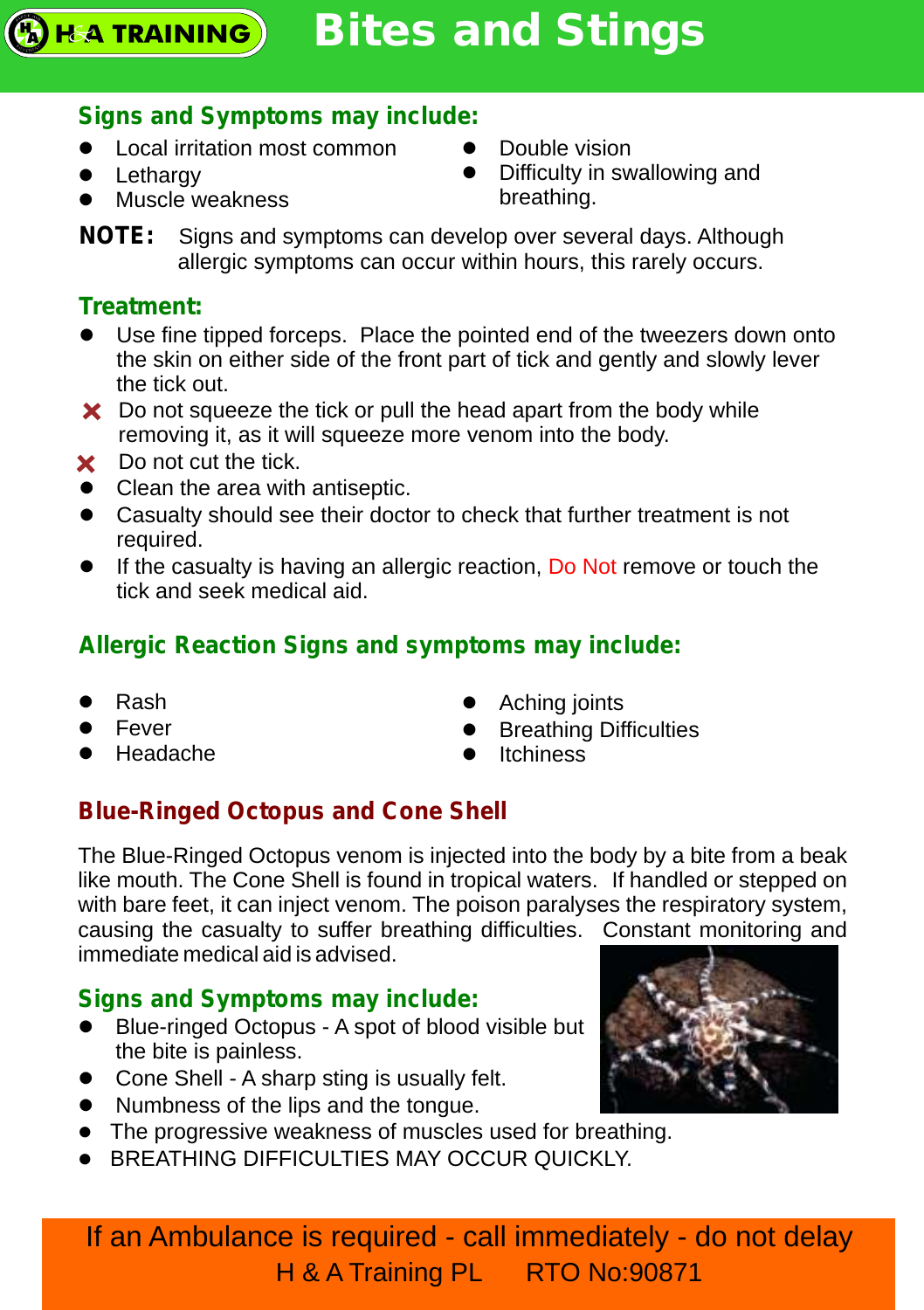**Bites and Stings HA TRAINING** 

## **Treatment:**

#### Follow the Basic First Aid Plan to assess the casualty

- $\checkmark$  Apply a pressure immobilisation bandage as soon as possible.
- $\checkmark$  Monitor signs of life and start CPR if required.
- $\checkmark$  Seek urgent medical help.

# **Blue Bottle Jelly Fish / Jelly Blubber: Signs and Symptoms may include:**

- Marks on the skin red welts.
- Blue tentacles may still be attached to the skin.
- Pain / stinging for some hours may surround the bite site.
- Nausea, headache, vomiting can occur.
- Breathing difficulties and tightness of chest can occur.

## **Treatment**

- $\checkmark$  If tentacles are still attached to the skin, remove them with tweezers or try and wash them off with seawater.
- $\checkmark$  Place the affected area in hot water (no hotter than rescuer can comfortably tolerate) if not available apply cold or ice packs to relieve the pain.
- $\checkmark$  Treat other symptoms as they present.



# **Box Jellyfish or Sea Wasp:**

The Large Box Jellyfish and Irukandji Jellyfish are found in the tropical regions of Australia from approximately Bundaberg upwards.

# **Signs and Symptoms may include**

- l Immediate intense burning pain.
- Deep red marks appearing as skin welts.
- Characteristic frosted ladder pattern.
- Tentacles may still be attached to the skin.
- Muscle cramps in the limbs, chest and abdomen.
- Casualty becomes irrational with abnormal behaviour.
- Circulation problems causing the casualty to cease breathing.
- Cardiac Arrest